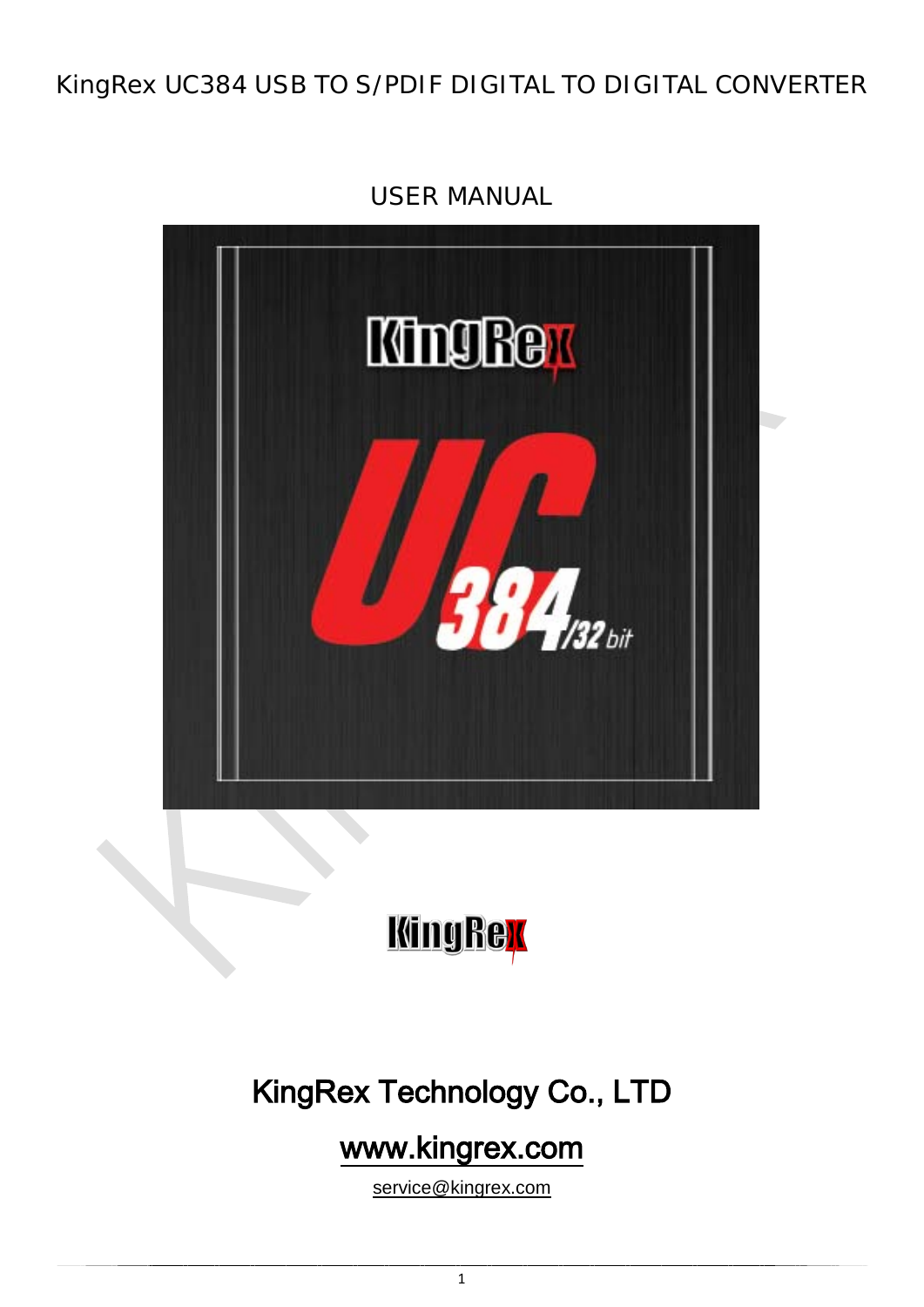## TABLE OF CONTENT

| Warning                                                                   |          |
|---------------------------------------------------------------------------|----------|
| Important safety instruction                                              |          |
| Safety caution                                                            |          |
|                                                                           |          |
|                                                                           |          |
| <b>USB</b> interface                                                      |          |
| <b>S/PDIF interface</b>                                                   |          |
|                                                                           |          |
| Front panel details & rear panel details                                  |          |
| DC jack                                                                   |          |
| Power indicated LED light                                                 |          |
| USB port                                                                  |          |
| AES/EBU                                                                   |          |
| S/PDIF                                                                    |          |
| $\overline{\mathsf{I}}$                                                   |          |
|                                                                           |          |
|                                                                           |          |
| UC384 USB to SPDIF D2D converter diagram                                  |          |
| Working environment suggestion                                            |          |
| Suggested software for UC384                                              |          |
|                                                                           | P13-P.16 |
| Obtaining the driver                                                      |          |
| Installing the driver on a Windows-based PC<br>■                          |          |
| Installing the driver on a Mac                                            |          |
| Configuring the computer to UC384 USB TO SPDIF/IIS D2D converter package  |          |
| Configuring a PC with Windows XP                                          |          |
|                                                                           |          |
| Configuring a PC with Vista or Win7<br>■                                  |          |
| Configuring a Mac audio output devices                                    |          |
| Configuring for Windows XP, Vista, or Win 7<br>■                          |          |
| Configuring ASIO output for windows system<br>■                           |          |
| Configuring the player for WASAPI or ASIO output support Foobar 2000<br>■ |          |
|                                                                           |          |
| Maintenance                                                               |          |
| Burn in                                                                   |          |
| Service                                                                   |          |
| Our best wishes                                                           |          |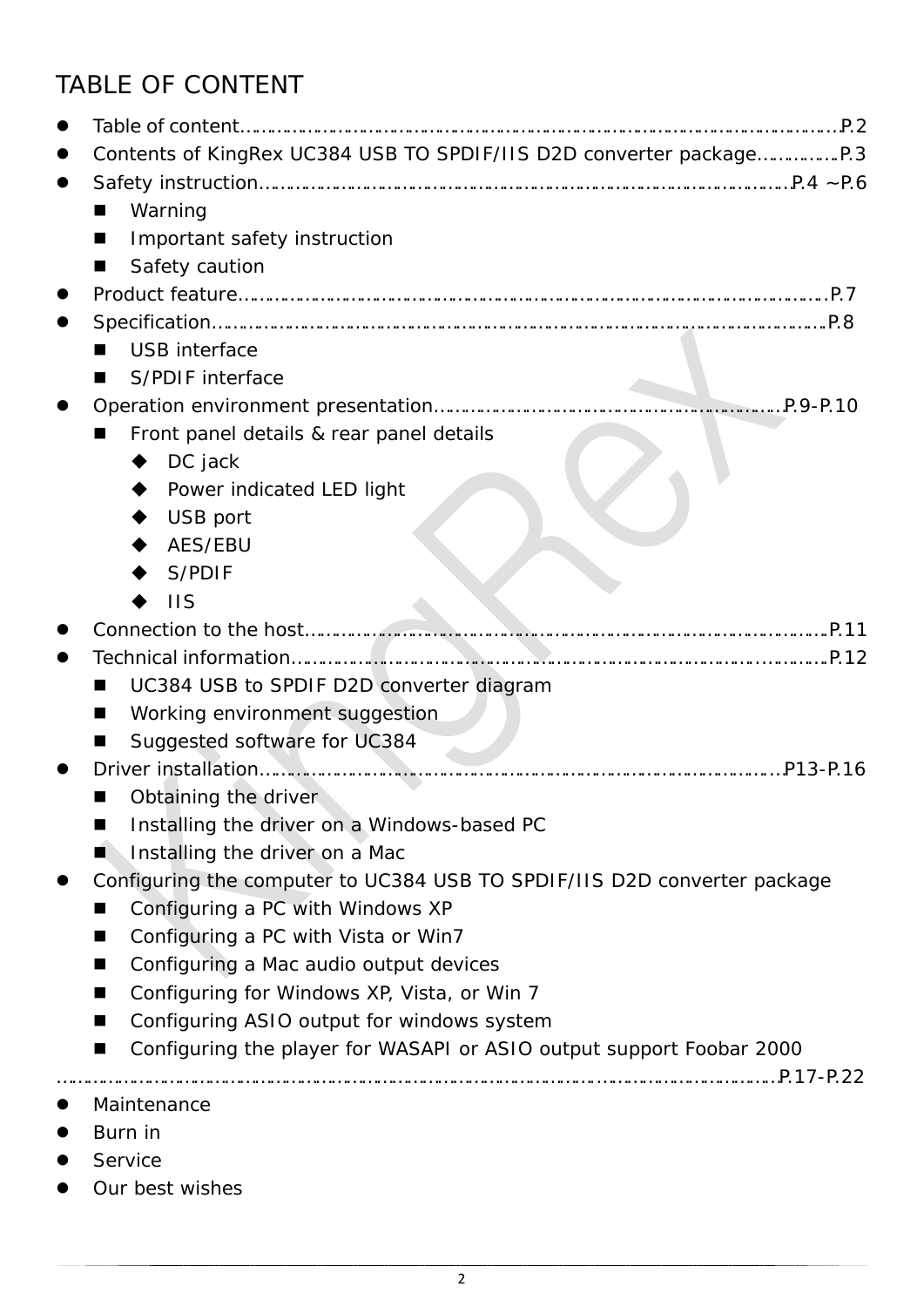## A. CONTENTS OF KINGREX UC384 USB TO S/PDIF CONVERTER

PACKAGE

UC384 CONVERTER \*1PC

DC 7.5V global switching power adaptor \*1

USB cable \*1

User manual \*1

Warranty card \*1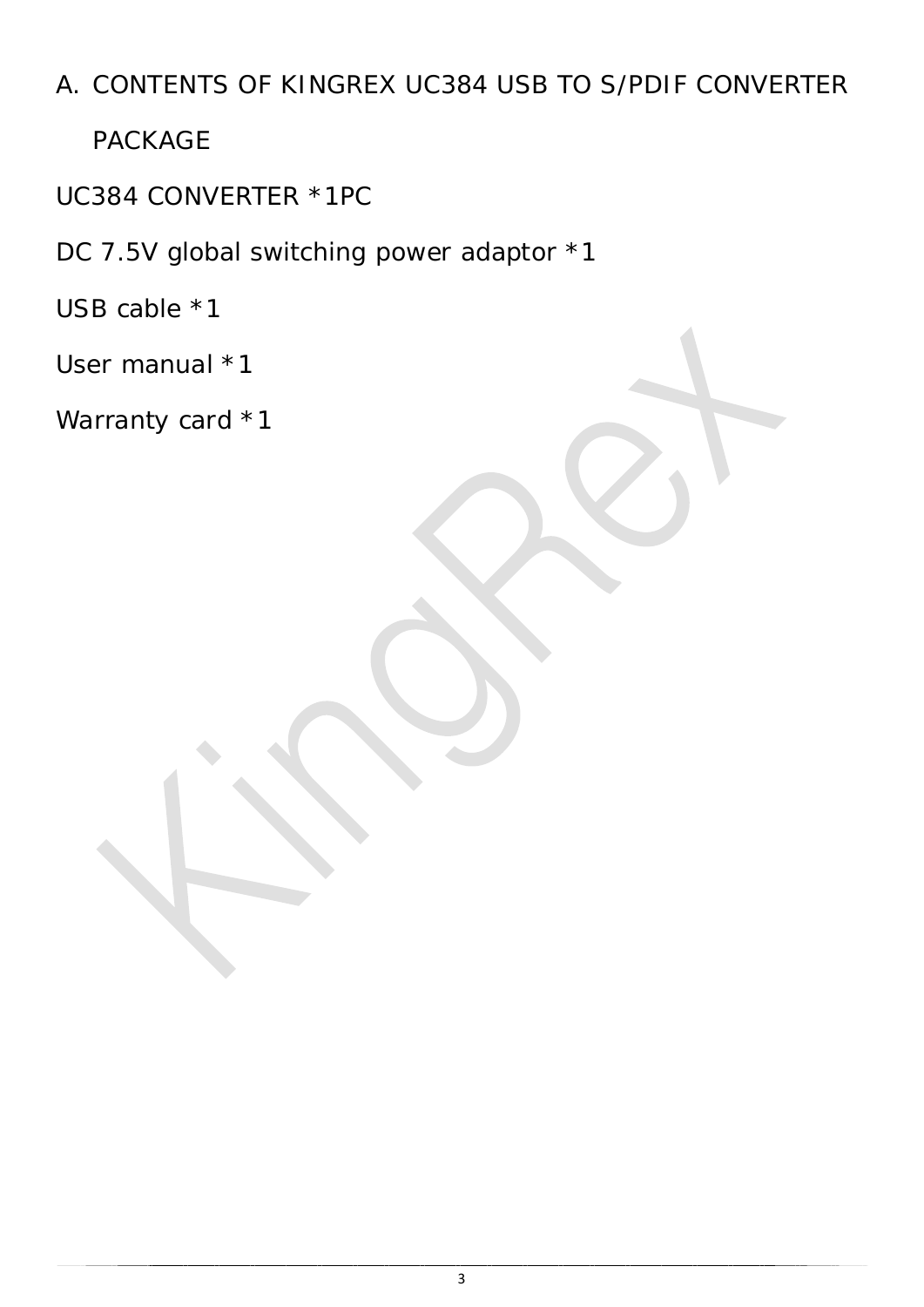## B. SAFETY INSTRUCTION

### **i. Warning!**

Changes or modifications not authorized by the manufacturer can invalidate the compliance CE regulations and cause the unit to be no more suitable use. The manufacturer refuses every responsibility regarding damages to people or things due to the sue of a unit which has been subject to unauthorized modifications or to misuse or to malfunction of a unit which has been subject to unauthorized modifications.

### **ii. Important safety instructions!**

Thank you for choose KINGREX UC384 USB TO S/PDIF CONVERTER. We sincerely hope you could keep the user manual for whole KingRex UC384 digital to digital converter(DDC) lifetime, it provides you with better protection for connected equipment.

Please read this user manual very carefully. It provides safety, installation, and operating instructions that will help you derive the overall performance and fully extend the life that the UC384 DDC has to offer.

Please save this manual! It includes important instructions for the safely use UC384 and for obtaining factory service should the proper operation of the UC384 come into question.

Please save or recycle the packaging materials! The UC384 shipping materials were designing with great care to provide protection from transportation related damage. These materials are invaluable if you ever have to return the UC384 for service. Damage sustained during transit is not covered under the warranty.

### **iii. Safety caution!**

 The following precaution should be observed when working on the power supply unit:

-Remove watches, rings or other metal objects.

!!! Caution: Risk of electric shock, do not remove cover. No user serviceable parts inside, Refer servicing to qualified service personnel.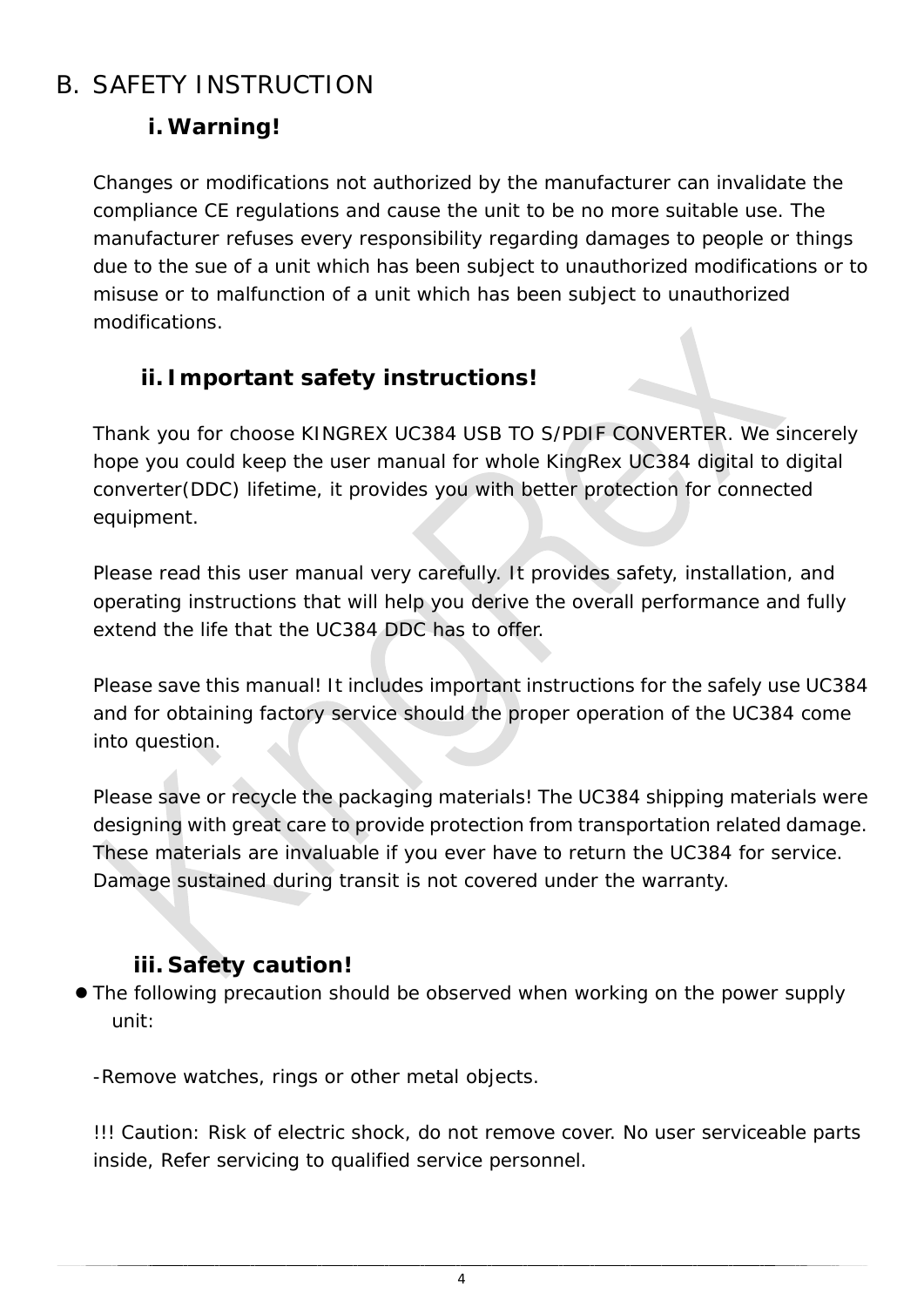!!! Warning: To reduce the risk of fire or electric shock, install in temperature and humidity controlled indoor area of conductive contaminants.

-Read the user manual and familiarize yourself with the functions before you attempt to use this equipment.

-To prevent fire or shock hazard, do not expose this appliance to rain or moisture.

-Do not dispose of in fire to prevent injury or burns. Also do not place the units near the heat sources such as radiator, heat registers, stoves, or other devices (including amplifiers) that produce heat.

-Do not disassemble the machine with power on. If you do, you may receive an electric shock.

-Do not set these units near the water near following area: bathtub, washbowl, kitchen sink, laundry tub, wet basement, or swimming pool.

-Do not place heavy objects on the power cord. If the cord is damaged, fire, or electrical shock may result. In particular, it is possible that one might accidentally place a heavy object on a carpet that covers the cord; definitely avoid these situations!

-Do not install the UC384 DDC in a place where it might be exposed to oil, smoke or steam (for example, near a cooking table or humidifier). Otherwise, fire or electrical shock may result.

-Do not place the power cord near a heating device. Otherwise, the cord sheath may melt, resulting in fire or electrical shock.

-Obstruct the necessary all- around ventilation: especially DO NOT place the set close to curtains or on soft furnishing such as carpets. Overheating can cause unnecessary damage and shorten the lifespan of the equipment.

-No user serviceable parts inside. Refer servicing to qualified technician. Never remove the cover unless qualified to do so. This unit contains dangerous voltage.

-When you remove the power plug, be sure to hold the plug. Never pull on the cord. Otherwise, the power cord may become damaged, resulting in fire or electrical shock.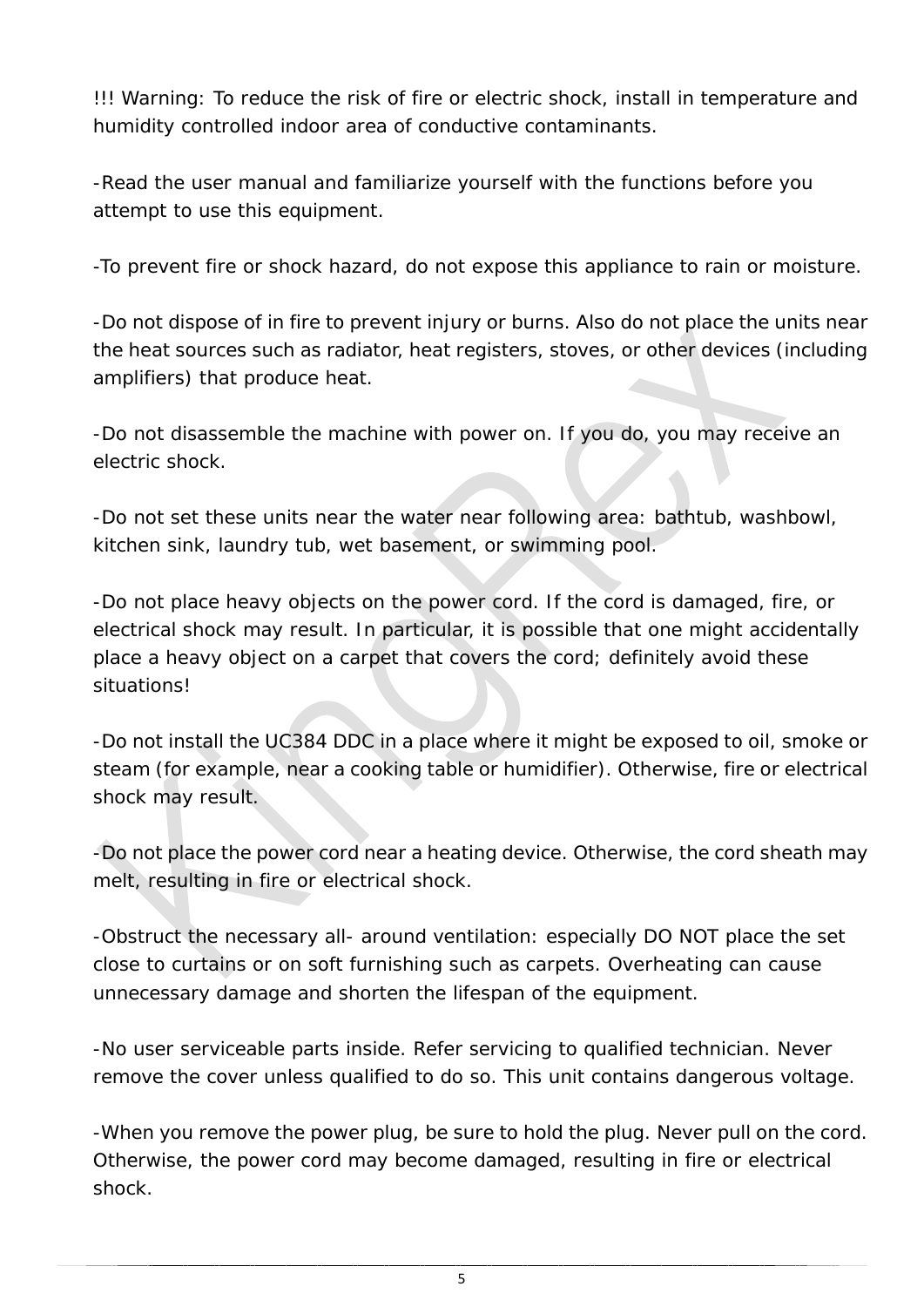-Do not attempt to modify this equipment. Otherwise, fire or electrical shock may result. Warranty is void on modified devices.

-Do not damage, process, bend, twist, stretch or heat the power cable. If the cord is damaged, fire or electrical shock may result.

-When you are connecting other audio devices to the UC384 DDC make sure that you first turn off the power to all devices to be connected. Refer to the user's guide for each device and use the specific cable for the connection.

-If you plan not to use the UC384 DDC for a long period of time (such as when you are on vacation), remove the power plug from the AC outlet. Otherwise, a fire could possibly result.

-If any abnormality occurs while suing the UC384 DDC, remove the plug from the AC outlet. In this case first shut off the power amplifier or turn down the volume controls and so on to avoid possibly damaging transients.

- If you notice any abnormality- such as smoke, smell, noise, etc. –remove the plug from the AC outlet. Confirm that the abnormality is no longer present, then consult your dealer for repair. If you continue using the UC384 DDC under abnormal condition, fire or electrical shock might result.

- If a foreign object or water enters inside the equipment, remove the plug from the AC outlet and consult your dealer for repair. If you continue using the UC384 DDC under this condition, fire or electrical shock may result.

- If the power cord is damaged(for example if it is cut or if the core wire is exposed), ask your dealer for a replacement. If you continue suing the UC384 DDC under this condition, fire or electrical shock might result.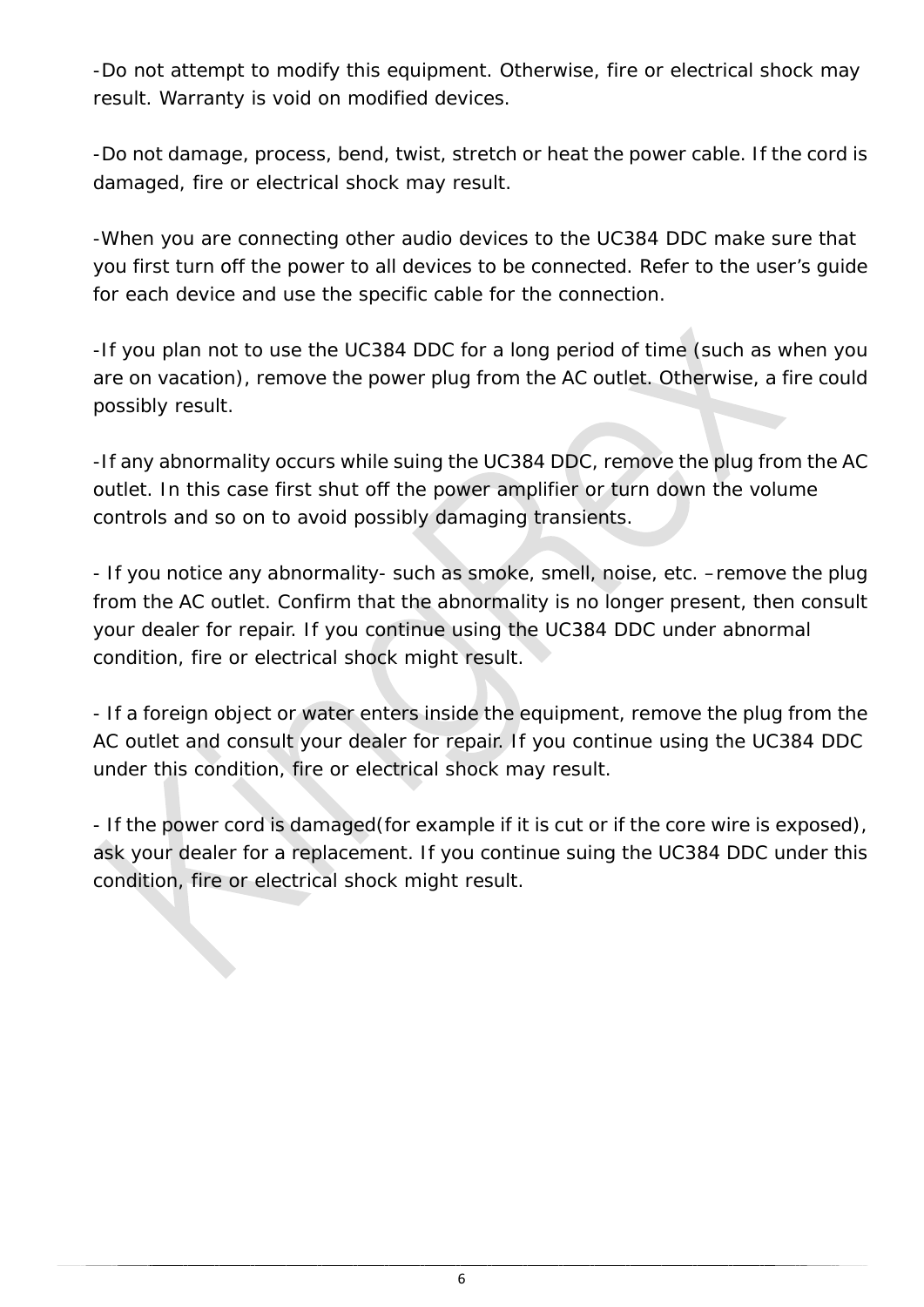#### C. Product feature:

KingRex UC384 USB to S/PDIF Digital to Digital Converter is a high-quality computer transport interface for those wishing to stream high-resolution playbacks to an existing DAC. The UC384 DDC can transfer from PC or Mac at 16bit/44.1KHz to 32bit/384Khz by IIS output and 24bit/192Khz by SPDIF & AES/EBU outputs. The UC384 DDC runs asynchronous to transfer the best digital signals in very low jitter. The master clock generator is a classy 1ppm TXCO unit with proprietary low-jitter drivers for Windows. Direct Sound, ASIO4ALL, and WASAPI are all supported and run smoothly. For Mac & Linux users, it will be even more convenient by no driver needed. The UC384 DDC is housed in an oval cross-section aluminum case with black hairbrush polish. It measures 88\*82\*24mm. "The UC384 DDC ships with Windows drivers that need to be installed on your computer. An external 7.5V power supply is provided.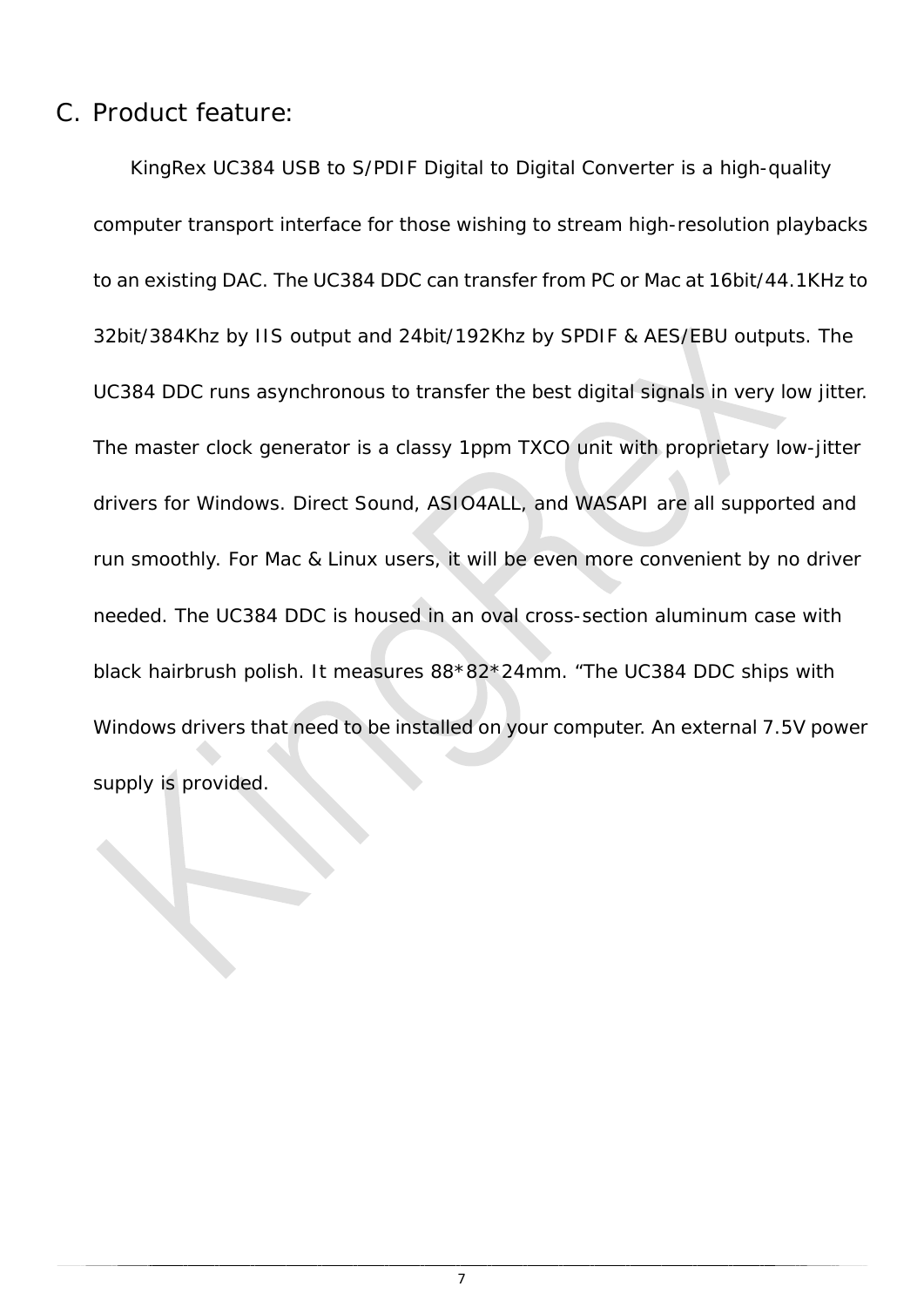### D. Specification:

#### **USB interface :**

-USB 2.0 High/Full Speed compliant

-USB Audio Device Class Specification v1.0/2.0/3.0 Compliant

#### **IIS audio interface:**

- Sample Rates Supported:44.1Khz, 48Khz, 88.2Khz, 96Khz, 176.4Khz, 192Khz,352.8Khz, & 384Khz

- 16,20,24,and 32bit / 2 Channel

#### **SPDIF Interface:**

With two type output connector:

Coaxial & AES/EBU

-1 Stereo SPDIF output through Integrated IEC958 Line Driver

-16, 20, 24bit / 2 Channel

-Sample rates support : 44.1Khz, 48Khz, 88.2Khz, 96Khz. & 192K.

S/PDIF output voltage: 2.5Vpp AES/EBU output voltage: 2.5 Vpp Power demand : 7.5V DC Power consumption : 200mA @7.5V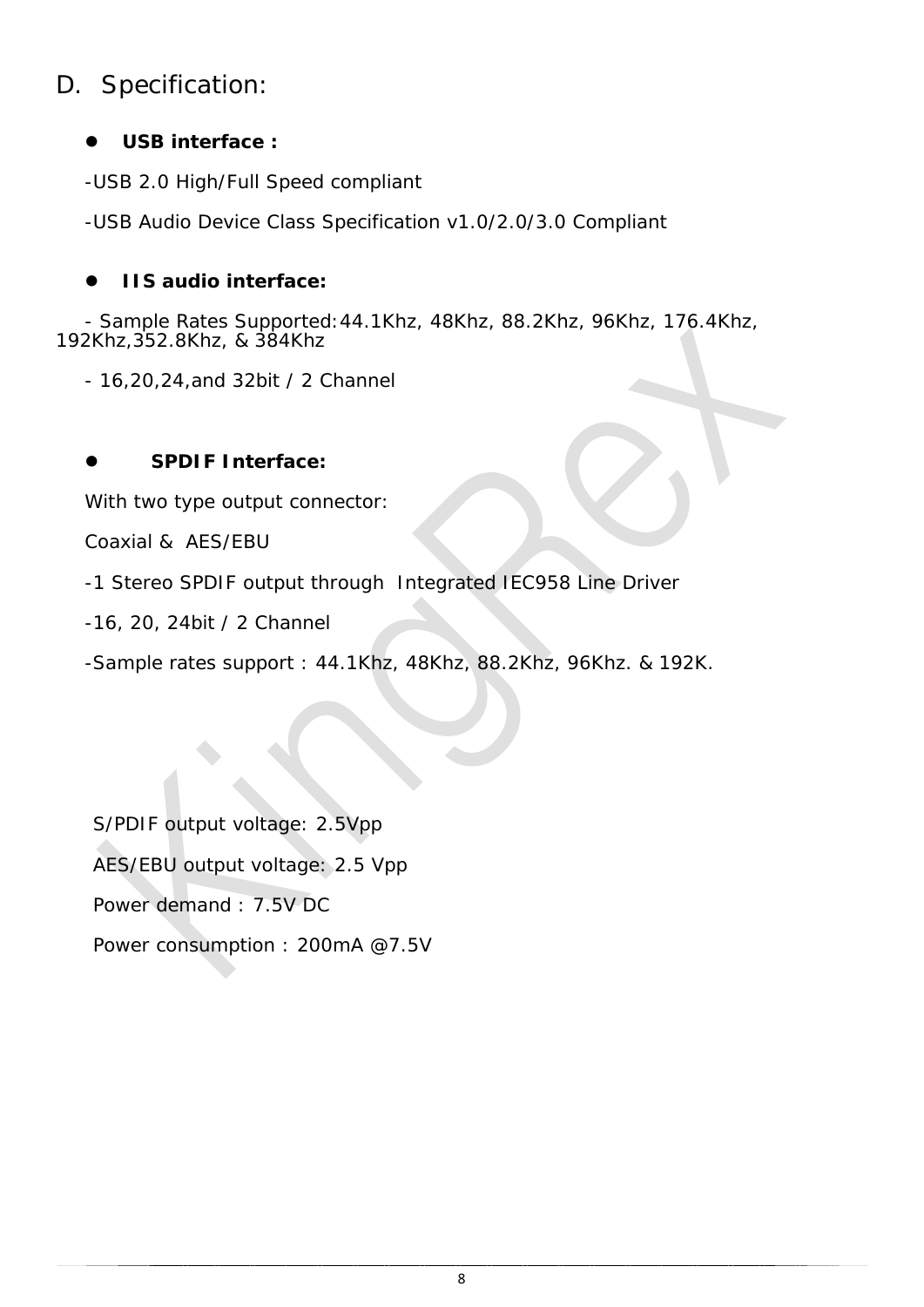### E. Operation environment presentation

Front panel details & rear panel details



- **1. DC JACK: FOR 7.5V power input** Apply a voltage in DC7.5V. Tip is positive, ring is negative. This input is protected against polarity inversion. 2.1mm tip jack supply connector.
- 2. **Power instruction LED light** Power indicated LED. After connected power, the power indicated LED light will be glow. If the LED light is dim, please exchange your 7.5V switching power supply or contact with your local distributor & dealer for after service.
- 3. **USB port for PC signal input** –Connect to host w/ a suitable 2.0 USB cable. (P.S. USB1.0/1.1 may can not support the playback transferring over 24bit/96Khz playback. When high sampling ratio playback transferring needed, please make sure to connect with USB2.0/3.0 USB port)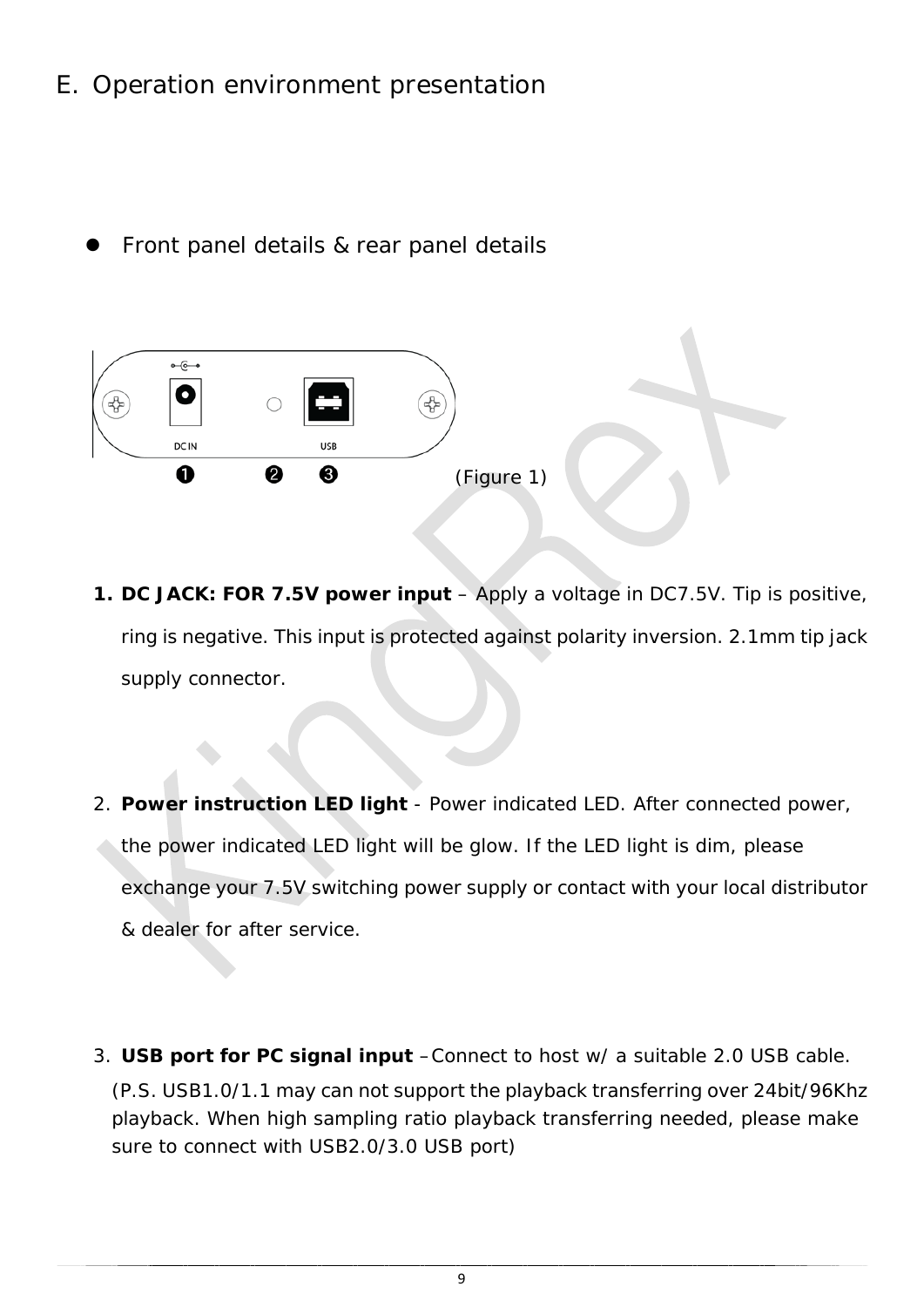

- 4. Female B USB connector.
- 5. **AES/EBU: TINY XLR** Connect to DAC or receiver with a 110 Ohms balanced digital cable terminated with XLR connectors. The output is galvanically isolated by a pulse transformer. XLR male connector.

#### **AES/EBU OPUTPUT PIN DEFINE:**

- **1) GND**
- **2) +**
- **3) -**
- 6. **S/PDIF : RCA**  Connect to DAC or receiver with a coaxial digital cable terminated with RCA male plugs. This output is galvanically isolated by a pulse transformer. Gold plated RCA female connector.
- 7. **IIS : RJ45** Direct IIS output for connection to a board or DAC provided with IIS input. This input is not galvanically decoupled, so an external solution or a galvanically isolated input must be used if galvanic isolation is required.

**IIS output** 

**By Figure 2, Left to Right is 8~1.** 

**2,4,6,8 Ground** 

#### **1) BCK 3)DATA 5)LRCK 7)MCLK**

**Warning**! This output can use by KingRex IIS cable directly connected to a North Star Design DAC such as Model 192 or Extremo!

## **CAUTION : AES/EBU & SPDIF CAN NOT BE USED AT THE SAME TIME. PLEASE CONNECT ONLY AES/EBU OR SPDIF FOR STREAM OUT THE SIGNAL TO YOUR DAC.**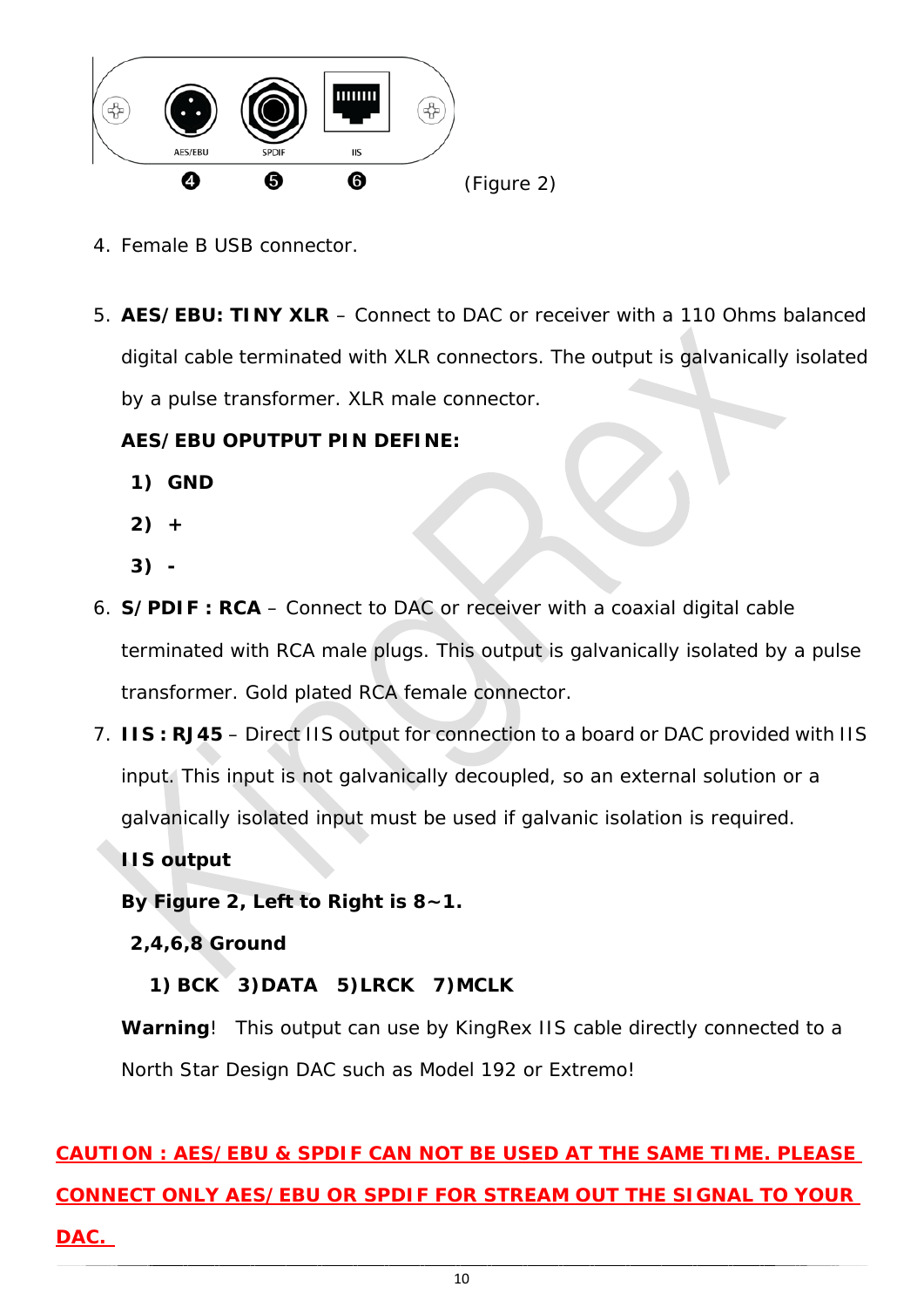### F. Connection to the host

Connect the USB-B plug of a 2.0 USB A-B cable to the USB connector (Figure 1, 3) of UC384 DDC.

Connect the USB-A plug of the cable to a 2.0 USB port of your computer.

Connect a power supply connector (7.5V switching adaptor) of UC384 DDC. The power indicator will lit.

Some PC OS will install the Basic driver of UC384 DDC automatically.

NOTE: If you want to avoid the automatic driver installation, please connect to the computer after manually installing the driver.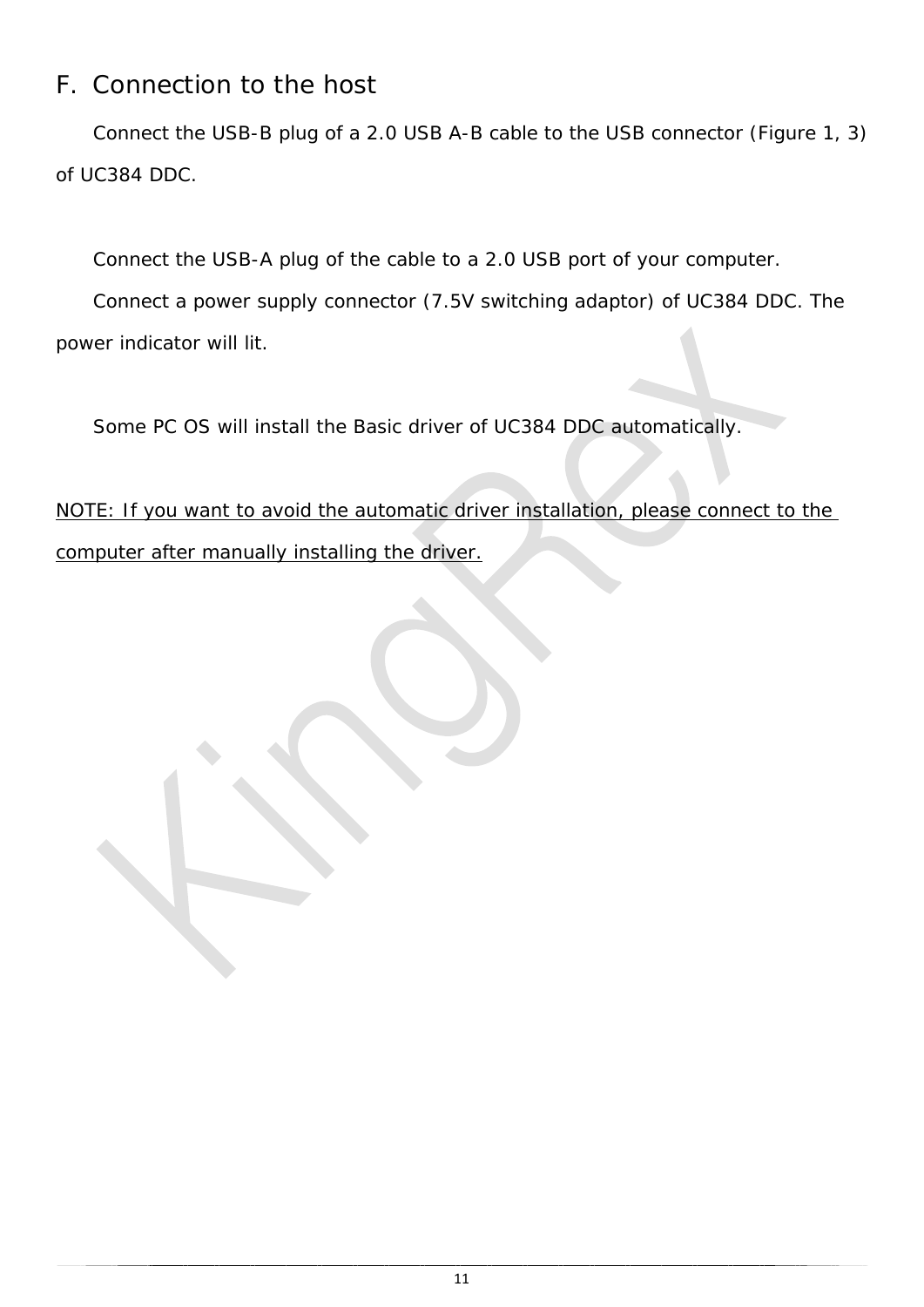### G. Technical infos:

### UC384 USB TO S/PDIF & IIS D2D CONVERTER DIAGRAM



KingRex UC384 DDC designed by asynchronous. Inside the main chipset, it has buffer area for temporary storage stream data which helps to decrease the jitter and signal lose as well. Master clock generator is a classy 1ppm TCXO w/ proprietary driver lower jitter.

Working environment suggestion:

OS:

Windows: XP, Vista(32 / 64bit) & Win7 (32 / 64bit)

#### Mac : 10.5, 10.6, & 10.7 **(SOME OLD MAC COMPUTER ONLY USB1.0 INTERFACE,SO IT ONLY ABOUT TO OUTPUT 44.1K IIS OUTPUT TO UC384)**

P.S. For getting the best performance, the firmware of UC384 DDC is fully designed by asynchronous. It will not able to fit MAC OS 10.4 accordingly. Please update your Mac OS to 10.5 at least.

● Suggested software while using UC384 DDC:

Media player: Foobar 2000 V1.1 [\(http://www.foobar2000.org/download](http://www.foobar2000.org/download) )

ASIO component WASAPI output support [\(http://www.foobar2000.org/components/view/foo\\_out\\_wasapi](http://www.foobar2000.org/components/view/foo_out_wasapi) )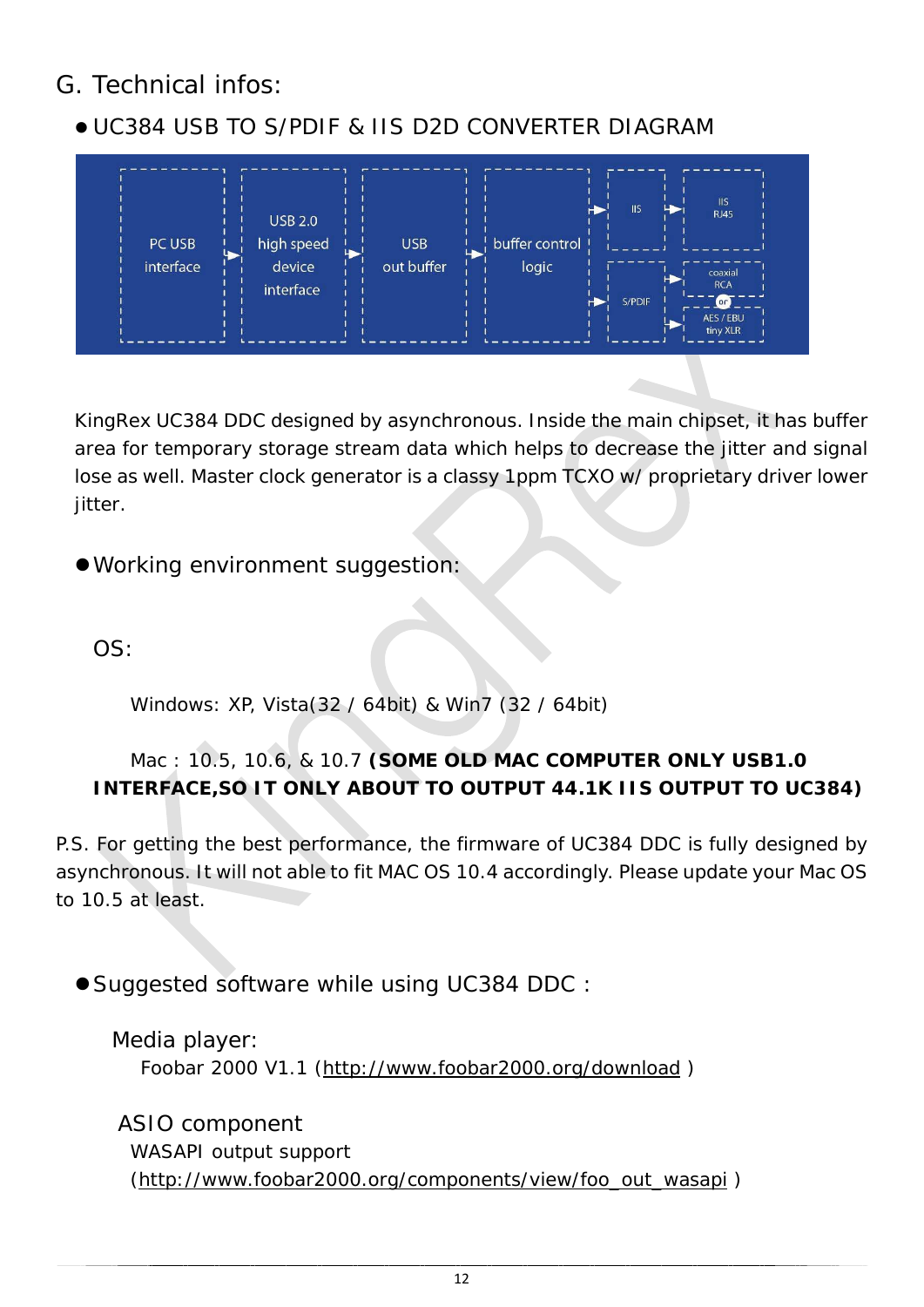## H. Instruction for how to operate the UC384

### $\Diamond$  Driver installation

Obtaining the driver

The drivers for UC384 are available on the CD-Rom.

#### Installing the driver on a Windows-based PC

1. Automatic (guided) installation.

Apply power to UC384 and connect it to the PC. Following the negotiation process,open the driver folder select "SETUP(SETUP LUNCHER) the driver installation wizard is automatically proceed as in Figure 4.



(Figure 4)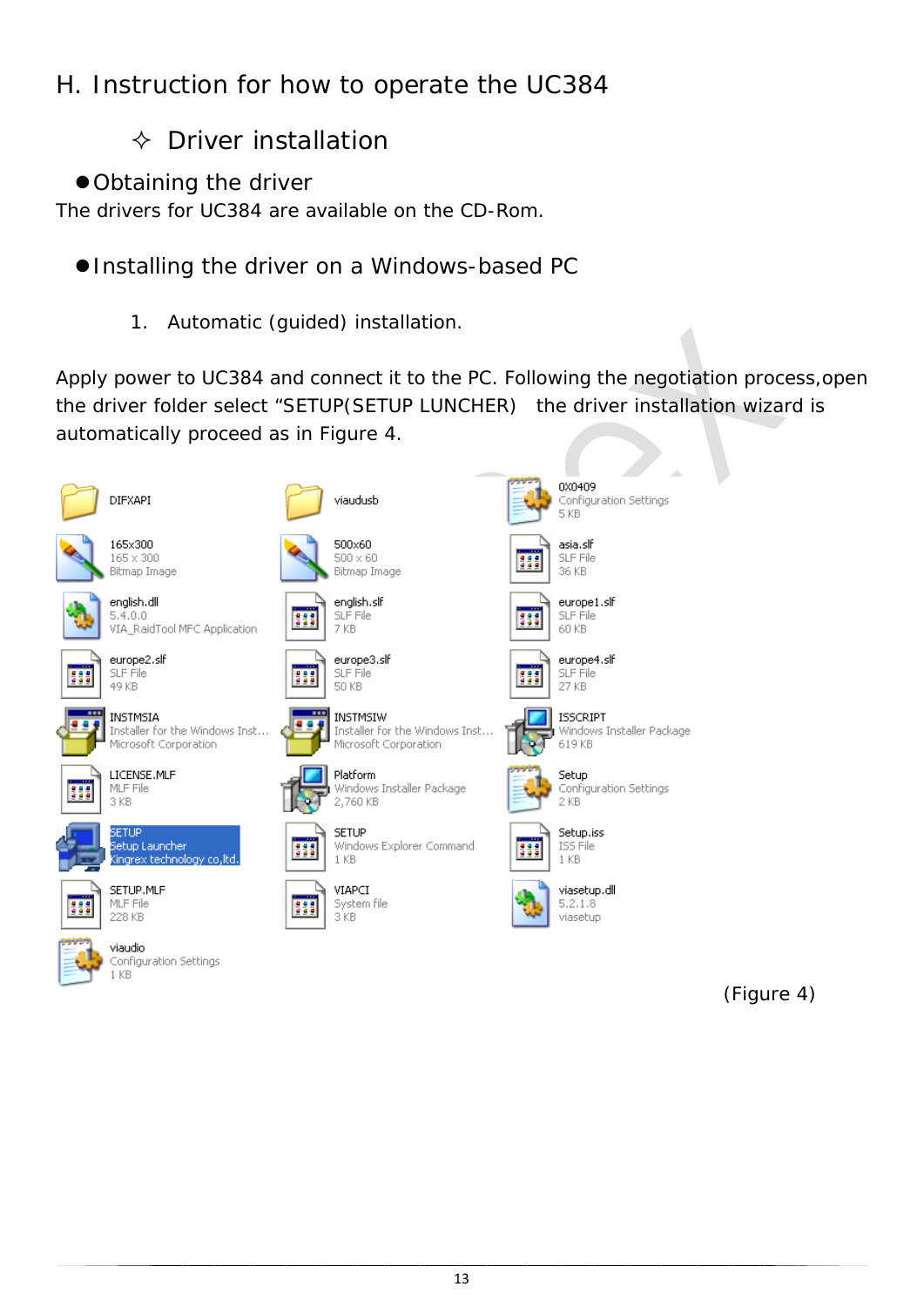2. Click on the button to proceed. A window apprears as show in Figure 5:



3. Click on the blank space. Press "Next" for next step.

| KingRex UC-192 converter Driver Setup Wizard v0.2.0.100915                                                              |                                                                 |                |
|-------------------------------------------------------------------------------------------------------------------------|-----------------------------------------------------------------|----------------|
| <b>Install List:</b><br>To choose the components, the Setup will install them.                                          |                                                                 | <b>King Re</b> |
| You can select several or all components to install.<br>KingRex UC-192 USB TO Spdif/I2S converter Ve<br>∢∣<br>$\rm HII$ | Description:<br>Install/Update Kingrex USB<br>Audio Driver<br>× |                |
| Space Required:<br>C:<br>C:<br>Space Available:<br><b>InstallShield</b>                                                 | 5000 KB<br>11624108 KB                                          |                |
|                                                                                                                         | < Back<br>Next >                                                | Cancel         |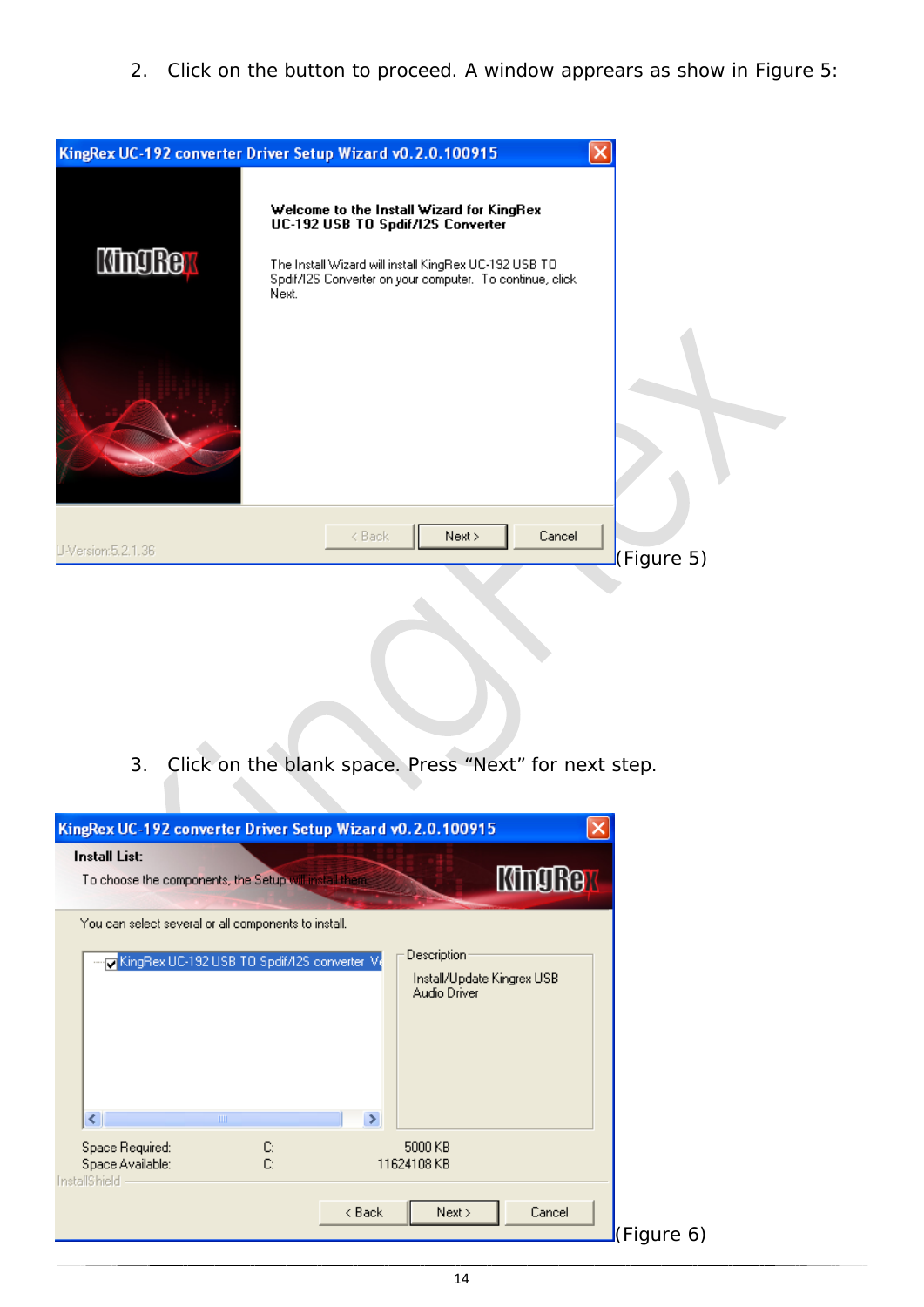4. Choose "Continue Anyway"(as recommended) and proceed to next step. The windows shown in figure7 will show.

| <b>Hardware Installation</b>                                                                                                                                                                                                                                                                                          |            |
|-----------------------------------------------------------------------------------------------------------------------------------------------------------------------------------------------------------------------------------------------------------------------------------------------------------------------|------------|
| The software you are installing for this hardware:                                                                                                                                                                                                                                                                    |            |
| KingRex UC-192 USB TO Spdif/I2S Converter                                                                                                                                                                                                                                                                             |            |
| has not passed Windows Logo testing to verify its compatibility.<br>with Windows XP. (Tell me why this testing is important.)                                                                                                                                                                                         |            |
| Continuing your installation of this software may impair<br>or destabilize the correct operation of your system<br>either immediately or in the future. Microsoft strongly<br>recommends that you stop this installation now and<br>contact the hardware vendor for software that has<br>passed Windows Logo testing. |            |
| STOP Installation<br>Continue Anyway                                                                                                                                                                                                                                                                                  | (Figure 7) |

5. Please press "Next" and go on next window.

 $\mathcal{L}_{\mathcal{A}}$ 

| <b>Installing Status:</b><br>Following information to show installing status.                     | <b>KingRe</b>    |
|---------------------------------------------------------------------------------------------------|------------------|
| The following information will tell you whether or not the components is installed successfully . |                  |
|                                                                                                   |                  |
|                                                                                                   |                  |
| Current result:                                                                                   |                  |
|                                                                                                   |                  |
| ISETUP LOG: DATE 12-2-2010 TIME 14:26:12<br>Installed components :                                | ×.               |
| KingRex UC-192 USB TO Spdif/12S converter Ver0.2                                                  |                  |
| Fail to Installed components :                                                                    |                  |
| None                                                                                              |                  |
|                                                                                                   |                  |
|                                                                                                   |                  |
|                                                                                                   |                  |
| $\,<$                                                                                             |                  |
|                                                                                                   |                  |
|                                                                                                   |                  |
| InstallShield<br>< Back                                                                           | Next ><br>Cancel |

 $8)$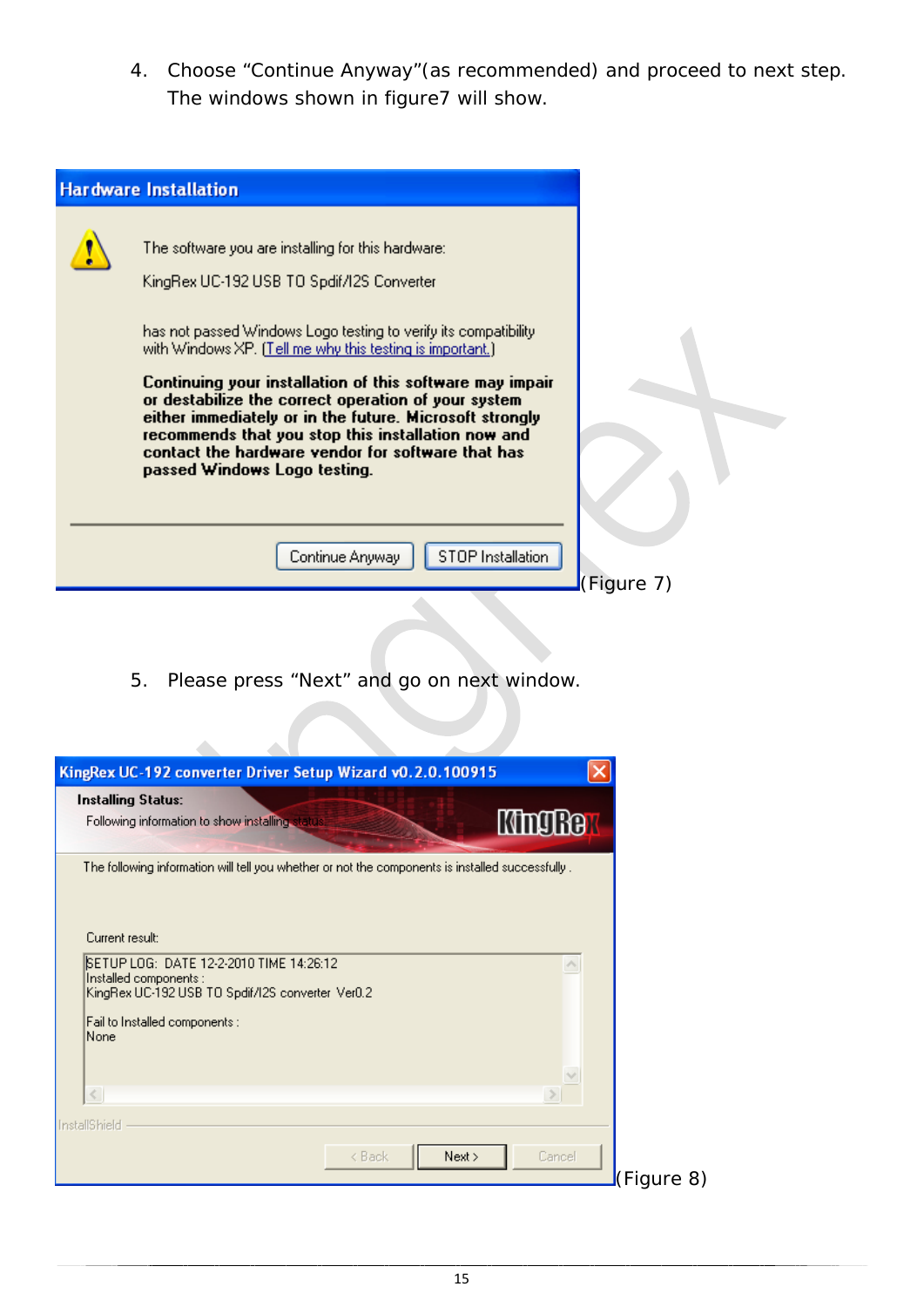6. Click on Continue. The installation will proceed to the end. The window is shown in figure 9. Click on Finish to complete the driver installation.

| KingRex UC-192 converter Driver Setup Wizard v0.2.0.100915                                                                                   |        |
|----------------------------------------------------------------------------------------------------------------------------------------------|--------|
| <b>Install Wizard Completed</b>                                                                                                              |        |
| The Install Wizard has successfully installed KingRex UC-192<br>USB TO Spdif/12S Converter. Click Finish to exit the wizard.<br><b>MngRe</b> |        |
|                                                                                                                                              |        |
| Finish<br>< Back                                                                                                                             | Cancel |

NOTE: the wizard appearance and the guided installation procedure may slightly vary from XP to Vista to Windsows 7.

Manually uninstalling the driver on a Windows-based PC

Connect UC384 to the PC.

Go to the control panel and launch the "System" utility, then select Hardware tab. Open the peripheral management window (see figure XX).

You will find UC384 listed under Audio, Video, and Game controllers.

● Installing the driver on a Mac

As Mac OS will automatic install the driver ( No more extra driver to be needed)!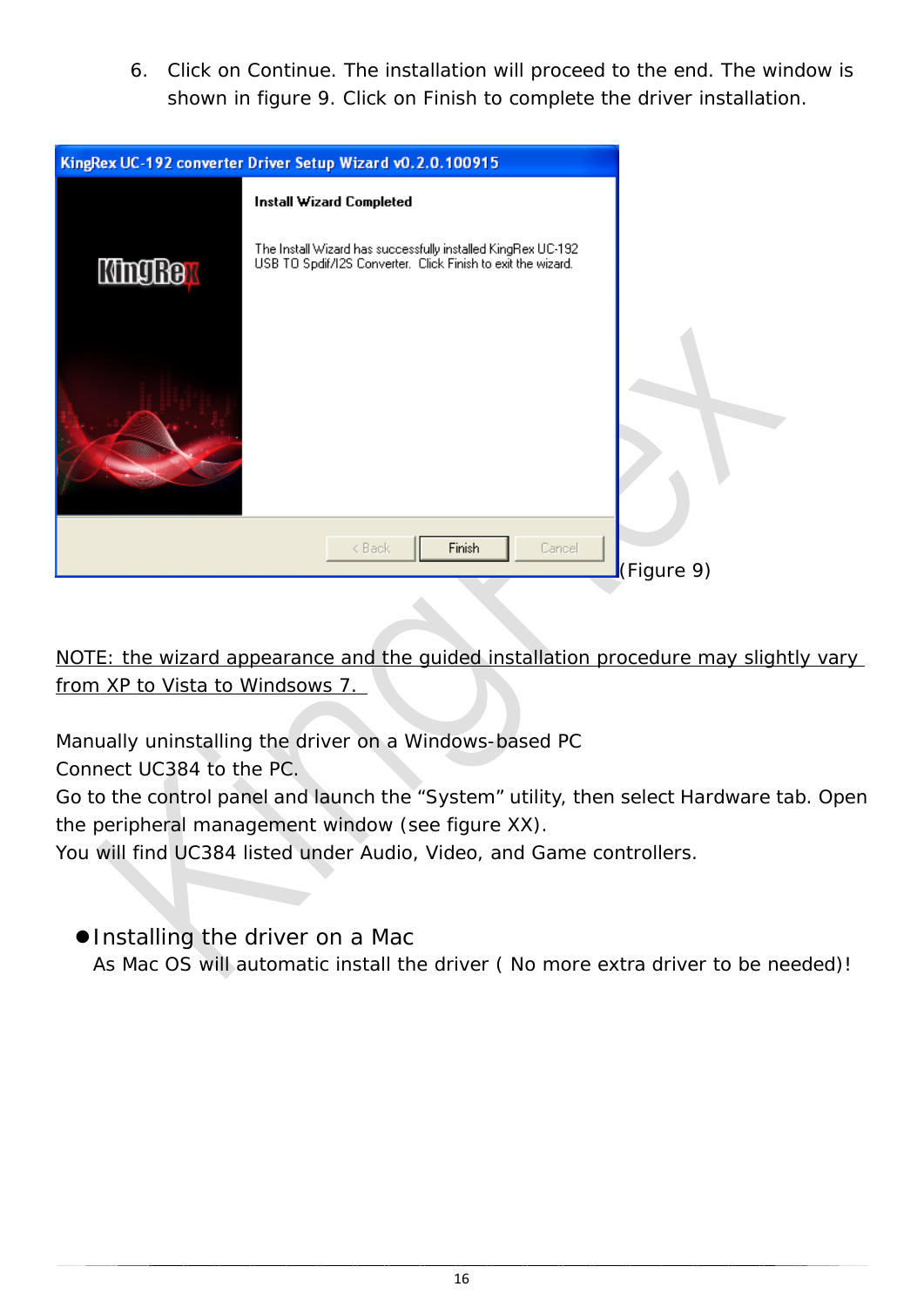## I. Configuring the computer to UC384

Configuring a PC with Windows XP

A PC with Windows XP can use UC384 in two different ways: Direct Sound (DS) and ASIO4ALL.

Configuring a PC with Windows Vista or Win7

A PC with Windows Vista or Win7 can use UC384 in two different way: Direct Sound (DS), ASIO4ALL, and WASAPI. DS is suitable for players which cannot operate WASAPI or for Internet streaming. WASAPI(Windows Audio Standard API) is a standard interface for audio players which allows to get the same performance of KS with application which cannot operate in KS mode, at the cost of higher CPU load.

Configuring a Mac audio output devices

Go to system preference and select sounds. The following windows as shown, please select UC384 and ope the "AUDIO MIDI SETUP" for output sampling rate/bits rate select for output as indicated Figure 10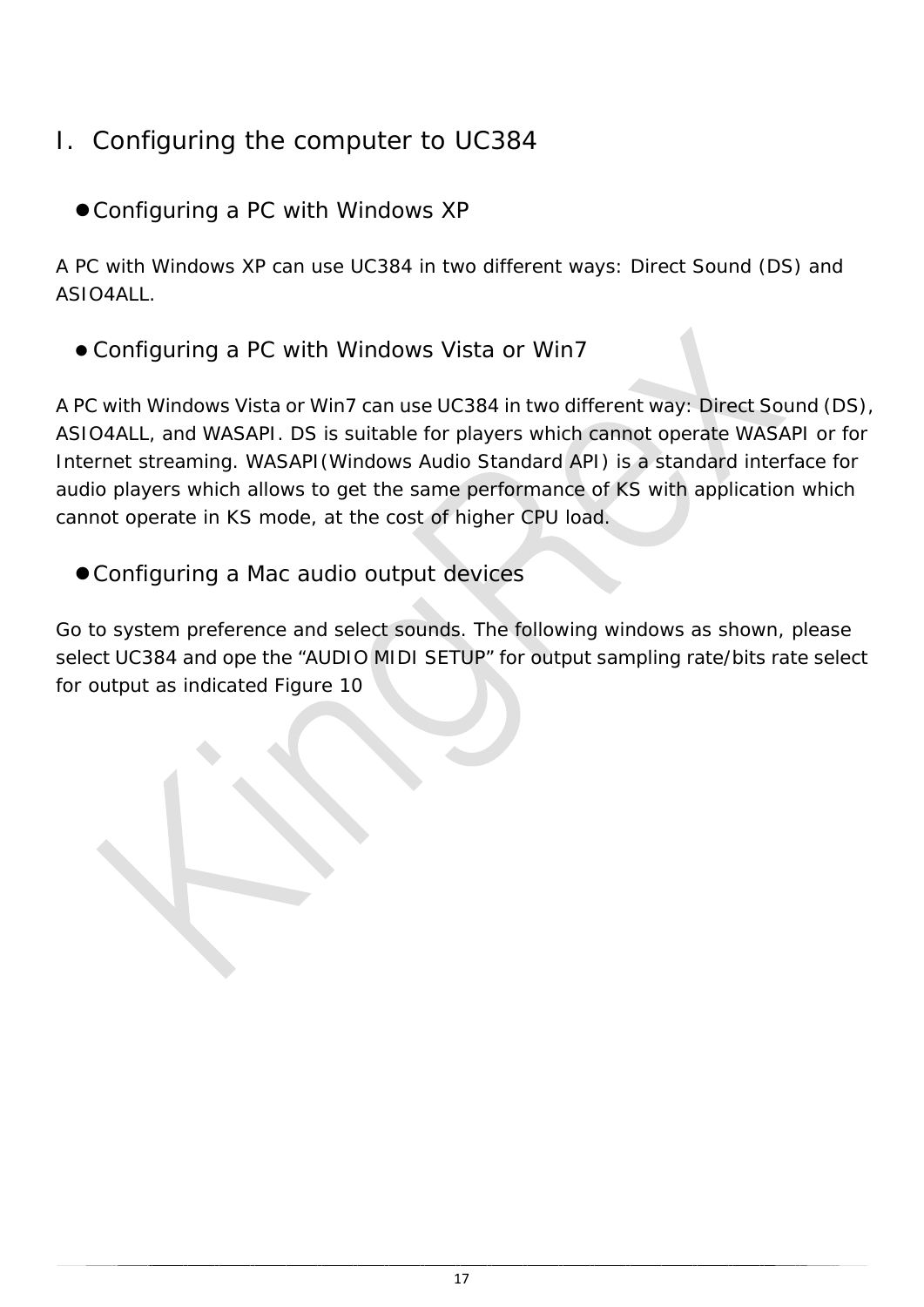| $\subset$                                                                                                                                                                                                                                        | Sound                                                                                                                                                                                                                                                              |
|--------------------------------------------------------------------------------------------------------------------------------------------------------------------------------------------------------------------------------------------------|--------------------------------------------------------------------------------------------------------------------------------------------------------------------------------------------------------------------------------------------------------------------|
| Show All                                                                                                                                                                                                                                         |                                                                                                                                                                                                                                                                    |
| Select a device for sound output:<br>Name<br><b>Internal Speakers</b><br>$\overline{1}$ IIS 1<br>SPDIF OUT<br>$\bigcirc$<br>Built-in Input<br>£<br>2 in/ 0 out<br>Built-in Output<br>$0$ in/ $2$ out<br>IIS <sub>1</sub><br>V<br>$0$ in/ $2$ out | $\overline{a}$<br>Sound Effects<br>Output<br>Input<br>Type<br>Built-in<br>USB<br><b>USB</b><br>Audio Devices<br><b>SPDIF OUT</b><br>♦<br>$\frac{\Delta}{\Psi}$<br>$\circledR$<br>Clock source: Default<br>医<br>Output<br>Input                                     |
| SPDIF OUT<br>$0$ in/ $2$ out<br>$\frac{1}{2}$<br>٠<br>-                                                                                                                                                                                          | $\frac{\mathbb{A}}{\mathbb{V}}$<br>Source: Default<br>$\blacktriangleleft$<br>$\ddot{\phantom{1}}$<br>2ch-24bit<br>Format: 192000.0 Hz  v<br>Volume<br>Value<br>dB<br>Ch<br>Mute<br>M<br>0<br>0<br>1:<br>$\Omega$<br>0<br>2:<br>$\circ$<br>□<br>Configure Speakers |
|                                                                                                                                                                                                                                                  | d(Figure 10)                                                                                                                                                                                                                                                       |

Configuring for Windows XP, Vista, or Win7

Open control Panel and select Hardware and Sounds. Under Audio, click to open the Manage Audio Devices window which will show KingRex UC384.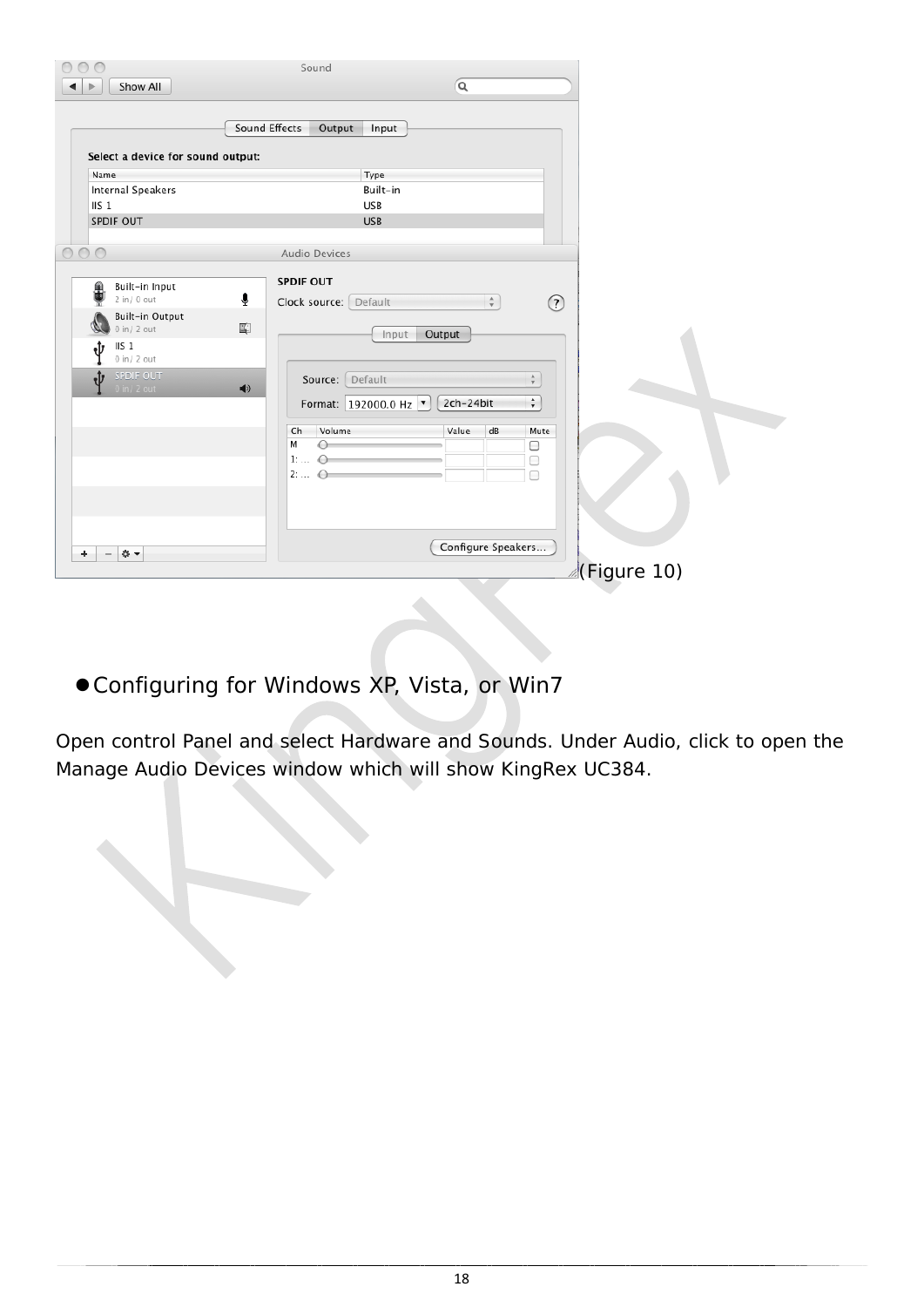

Open control panel and select hardware and sounds. Please go the path foobar 2000-> File->Preference->ASIO Virtual Device Editior-> ASIO4ALL control panel-> KingRex UC384-> SPDIF or IIS.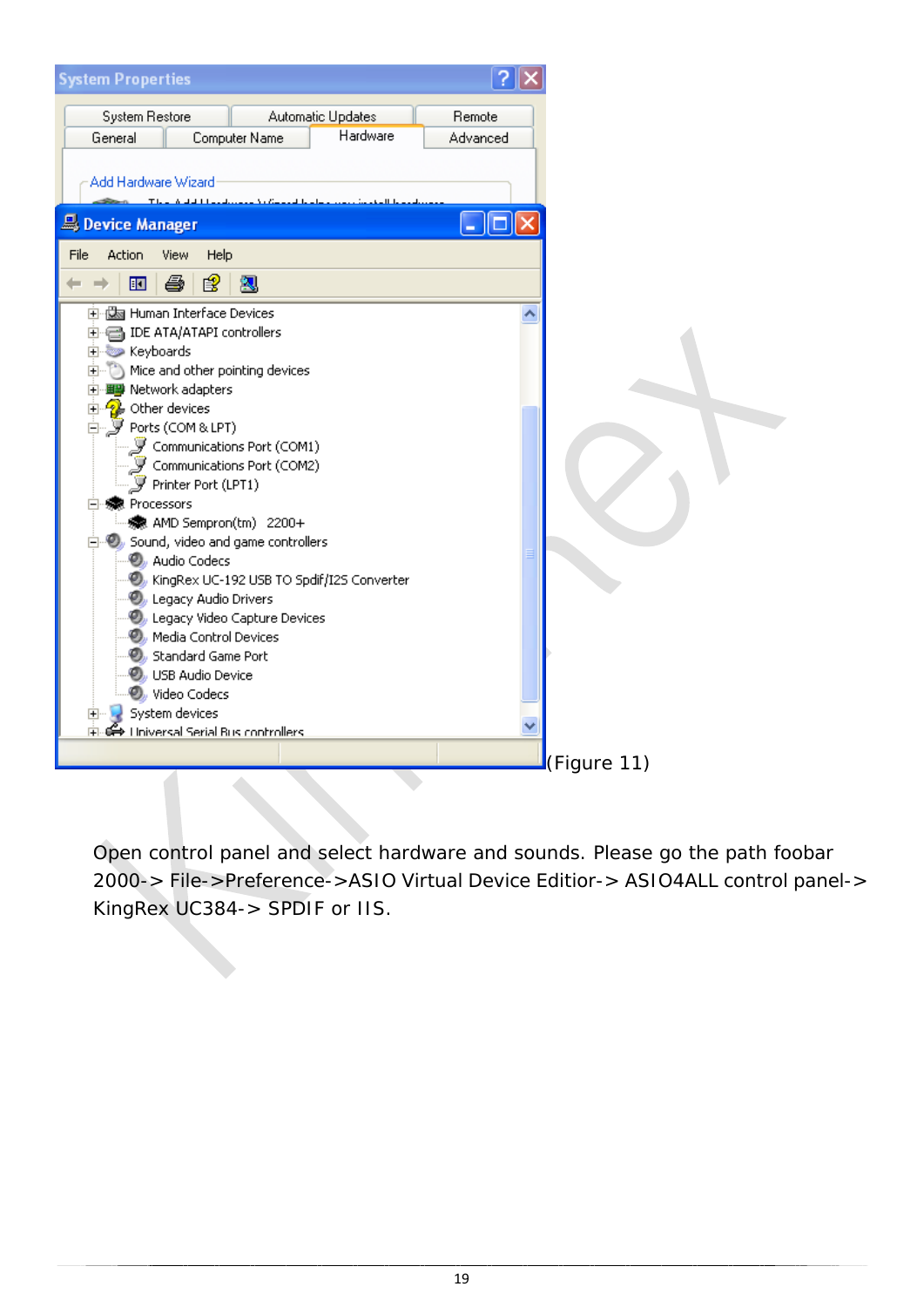As happens with ASIO4ALL, press the "configure" button setup the ASIO virtual devices.

| Components<br>Display<br>$\mathbf{x}$<br><b>ASIO Virtual Device Editor</b><br>File Types<br>General<br>ASIO4ALL v2<br>Name:<br>Media Library<br>Networking<br>$\vee$ Configure<br>Driver: ASIO4ALL v2<br>- Playback<br>DSP Manager<br>Channel Map (click to edit)<br><b>E</b> -Output<br>- ASIO Virtual Devices<br>Device channel<br>Format<br>Mapping<br>E-Tools<br>Left<br>TO Spdif/I2S converter 1 32-bit<br>- Advanced<br>TO Spdif/I2S converter 2 32-bit<br>Right |
|------------------------------------------------------------------------------------------------------------------------------------------------------------------------------------------------------------------------------------------------------------------------------------------------------------------------------------------------------------------------------------------------------------------------------------------------------------------------|
|                                                                                                                                                                                                                                                                                                                                                                                                                                                                        |
|                                                                                                                                                                                                                                                                                                                                                                                                                                                                        |
|                                                                                                                                                                                                                                                                                                                                                                                                                                                                        |
|                                                                                                                                                                                                                                                                                                                                                                                                                                                                        |
|                                                                                                                                                                                                                                                                                                                                                                                                                                                                        |
|                                                                                                                                                                                                                                                                                                                                                                                                                                                                        |
|                                                                                                                                                                                                                                                                                                                                                                                                                                                                        |
|                                                                                                                                                                                                                                                                                                                                                                                                                                                                        |
|                                                                                                                                                                                                                                                                                                                                                                                                                                                                        |
|                                                                                                                                                                                                                                                                                                                                                                                                                                                                        |
|                                                                                                                                                                                                                                                                                                                                                                                                                                                                        |
|                                                                                                                                                                                                                                                                                                                                                                                                                                                                        |
|                                                                                                                                                                                                                                                                                                                                                                                                                                                                        |
|                                                                                                                                                                                                                                                                                                                                                                                                                                                                        |
|                                                                                                                                                                                                                                                                                                                                                                                                                                                                        |
|                                                                                                                                                                                                                                                                                                                                                                                                                                                                        |
|                                                                                                                                                                                                                                                                                                                                                                                                                                                                        |
|                                                                                                                                                                                                                                                                                                                                                                                                                                                                        |
|                                                                                                                                                                                                                                                                                                                                                                                                                                                                        |
|                                                                                                                                                                                                                                                                                                                                                                                                                                                                        |
|                                                                                                                                                                                                                                                                                                                                                                                                                                                                        |
|                                                                                                                                                                                                                                                                                                                                                                                                                                                                        |
| $\mathsf{OK}% _{\mathsf{CL}}^{\mathsf{CL}}(\mathcal{M}_{0})$<br>Cancel                                                                                                                                                                                                                                                                                                                                                                                                 |
|                                                                                                                                                                                                                                                                                                                                                                                                                                                                        |
| Add New<br>Edit<br>Remove                                                                                                                                                                                                                                                                                                                                                                                                                                              |
|                                                                                                                                                                                                                                                                                                                                                                                                                                                                        |
|                                                                                                                                                                                                                                                                                                                                                                                                                                                                        |
|                                                                                                                                                                                                                                                                                                                                                                                                                                                                        |
| Reset All<br>Reset Page<br>Help<br>Close<br>(Figure 12)                                                                                                                                                                                                                                                                                                                                                                                                                |
|                                                                                                                                                                                                                                                                                                                                                                                                                                                                        |

Configuring ASIO output for Windows system

Go to system preference and select sounds. The following windows as shown, please select UC384 for output as indicated Figure 13. Under the UC384, the first device is I2S output; the second device is SPDIF ouput.



 Configuring the player for WASAPI or ASIO output support under FooBar 2000 player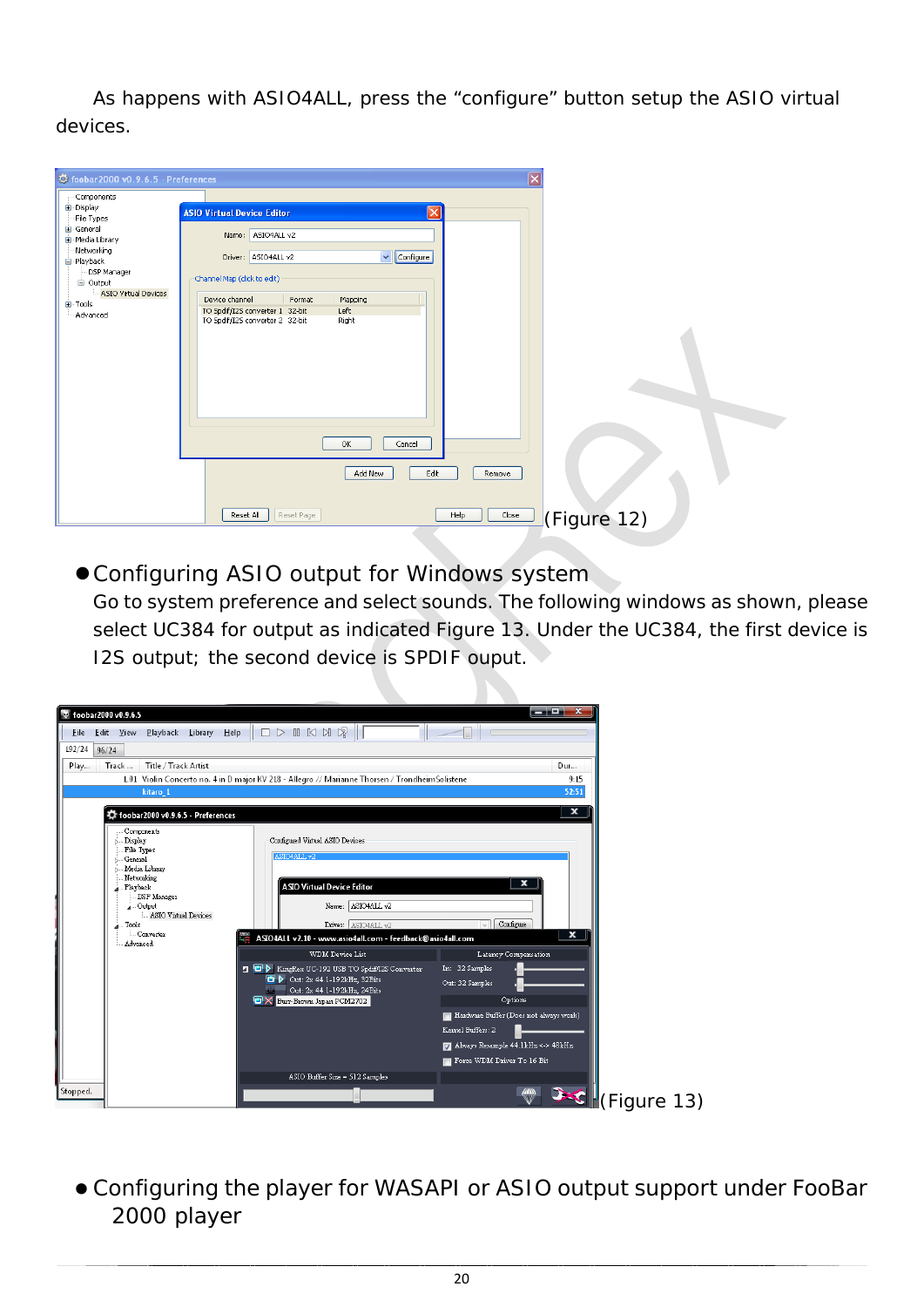## **FooBar 2000**

To use FooBar with WASAPI under Win7 it is necessary to download the DLL's for WASAPI or ASIO output support from the FooBar 2000 website component and install it in the Components sub-folder inside FooBar2000 main folder in your hard disk. The DLL can be found at [http://www.foobar2000.org/components/view/foo\\_out\\_wasapi](http://www.foobar2000.org/components/view/foo_out_wasapi) (click on Download.) It is a zip folder which contains the DLL. Extract it from the zip and copy to the Components folder.



Then, restart FooBar, go to the File->Preference-> Playback->Output window and set parameters as Figure 14.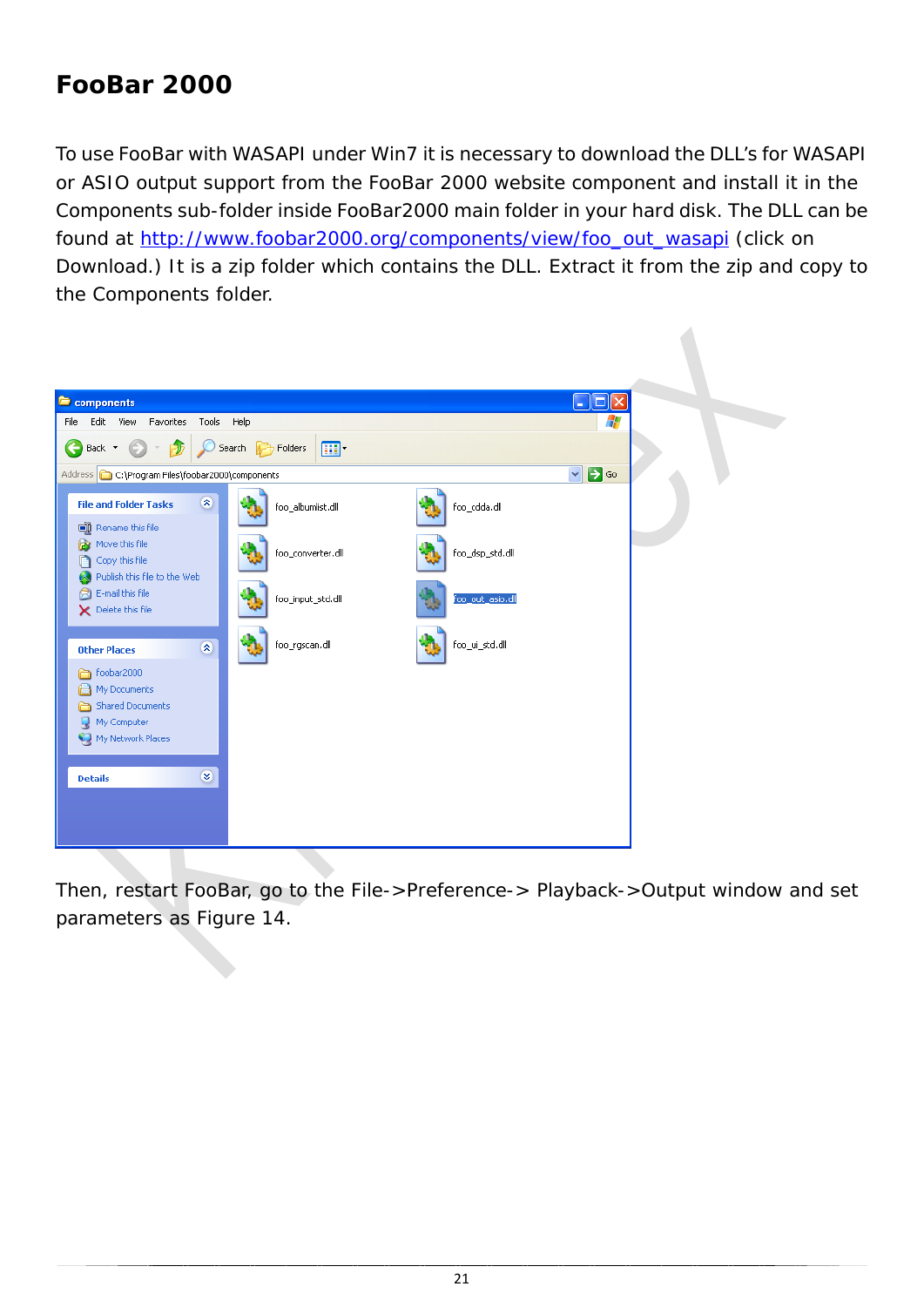| Toobar 2000 v0.9.6.5                                                                                                                                                                                                                           |                                                                                                                                                                                                                                                                                                                                                                                         |                         |
|------------------------------------------------------------------------------------------------------------------------------------------------------------------------------------------------------------------------------------------------|-----------------------------------------------------------------------------------------------------------------------------------------------------------------------------------------------------------------------------------------------------------------------------------------------------------------------------------------------------------------------------------------|-------------------------|
| Edit<br>Playback<br>View<br>Ctrl+O<br>Open<br>Open Audio CD<br>$\overline{4}$<br>Add Files<br>I<br>Add Folder<br>Ctrl+U<br>Add Location<br>New Playlist<br>Ctrl+N<br>Load Playlist<br>Save Playlist<br>Ctrl+S<br>Preferences<br>Ctrl+P<br>Exit | $\Box \triangleright \mathbb{I} \mathbb{N} \mathbb{N} \mathbb{N} \otimes   $<br>Library<br>Help<br>k Artist<br>Dura<br>3:58<br>jion.<br>e Jungle<br>4:11<br>the warrior<br>5:20<br>of life<br>3:28<br><b>lythm</b><br>5:23<br>ing the tomahawk<br>4:04<br>Samba<br>3:24<br>Fire<br>4:46<br>09 Rain forest tribes<br>4:54<br>10 Seeds of happiness<br>5:07<br>3:42<br>11 Winter ceremony |                         |
| Opens the preferences dialog.                                                                                                                                                                                                                  |                                                                                                                                                                                                                                                                                                                                                                                         | EGUre 14)               |
| C foobar 2000 v0.9.6.5 - Preferences                                                                                                                                                                                                           |                                                                                                                                                                                                                                                                                                                                                                                         | $\overline{\mathsf{x}}$ |
| Components                                                                                                                                                                                                                                     |                                                                                                                                                                                                                                                                                                                                                                                         |                         |
| <b>E</b> Display<br>File Types                                                                                                                                                                                                                 | $\vert \mathsf{x} \vert$<br><b>ASIO Virtual Device Editor</b>                                                                                                                                                                                                                                                                                                                           |                         |
| <b>E</b> -General                                                                                                                                                                                                                              | ASIO4ALL v2<br>Name:                                                                                                                                                                                                                                                                                                                                                                    |                         |
| El-Media Library<br>Networking                                                                                                                                                                                                                 |                                                                                                                                                                                                                                                                                                                                                                                         |                         |
| 白·Playback                                                                                                                                                                                                                                     | Configure<br>ASIO4ALL v2<br>v.<br>Driver:                                                                                                                                                                                                                                                                                                                                               |                         |
| DSP Manager<br><b>E</b> -Output                                                                                                                                                                                                                | Channel Map (click to edit)                                                                                                                                                                                                                                                                                                                                                             |                         |
| ASIO Virtual Devices<br>国·Tools                                                                                                                                                                                                                | Device channel<br>Format<br>Mapping                                                                                                                                                                                                                                                                                                                                                     |                         |
| Advanced                                                                                                                                                                                                                                       | TO Spdif/I2S converter 1 32-bit<br>Left<br>TO Spdif/I2S converter 2 32-bit<br>Right<br>ОК<br>Cancel                                                                                                                                                                                                                                                                                     |                         |
|                                                                                                                                                                                                                                                | Add New<br>Edit                                                                                                                                                                                                                                                                                                                                                                         | Remove                  |
|                                                                                                                                                                                                                                                | Reset All<br>Reset Page<br>Help                                                                                                                                                                                                                                                                                                                                                         | Close<br>(Figure 15)    |